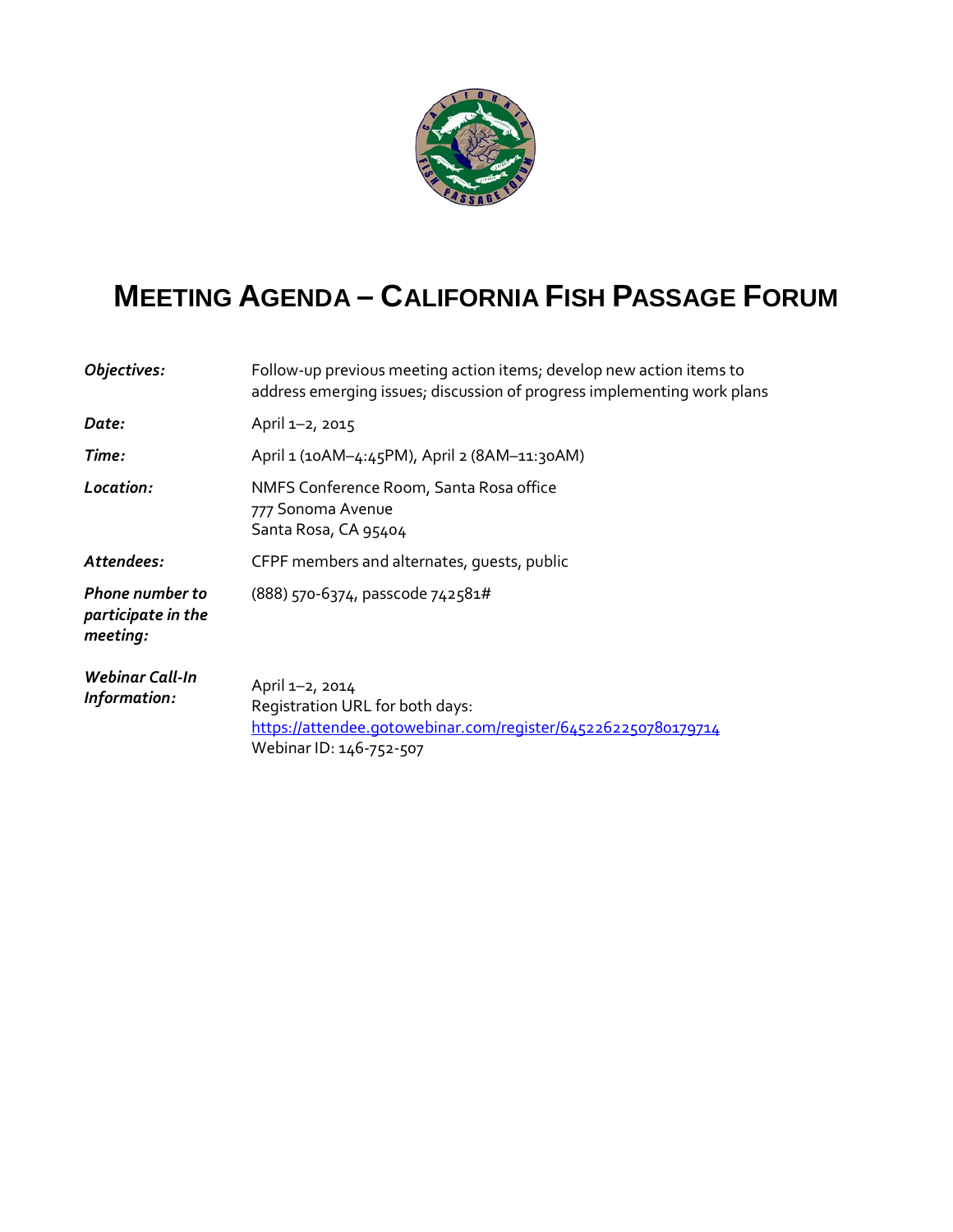## **APRIL 1, 2015**

| 10:00AM-10:30AM | Welcome and introductions - review of agenda: Introductions of<br>Forum members and guests, housekeeping, agenda review,<br>announcements, review action items from previous meeting - receive<br>updates from Forum members on their respective action items from the<br>December 2014 meeting, including the status of the MOU, budget<br>update (Lisa DeBruyckere)                                                                                        |                    |
|-----------------|--------------------------------------------------------------------------------------------------------------------------------------------------------------------------------------------------------------------------------------------------------------------------------------------------------------------------------------------------------------------------------------------------------------------------------------------------------------|--------------------|
| 10:30AM-11:30AM | 2015 Forum Work Plans-All committees will share and walk through<br>their 2015 work plans, and Forum members will discuss the continuation<br>of the Permitting and Policy and Engineering Work Groups.<br>Forum Bylaws/Nominations for Vice Chair-Forum members will<br>decided whether or not to remove the clause about the government<br>agencies relative to Forum leadership positions, and will propose<br>nominations for Vice Chair (Forum members) | <b>DECISION</b>    |
| 11:30AM-11:40AM | Nominations for Vice Chair-Members will discuss nominations for Vice<br>Chair (Michael Bowen)                                                                                                                                                                                                                                                                                                                                                                | <b>DECISION</b>    |
| 11:40AM-NOON    | Status of 2014 Forum-funded Projects/Status of Notification and<br>Funding for 2015 Forum Projects-Forum members will discuss the<br>status of each of the 2014 Forum-funded projects. Updates will be<br>provided on notification to groups in line for NFHP funding in 2015 (Bob<br>Pagliuco, Donnie Racliff), and Forum members will discuss key next steps<br>(Forum members)                                                                            | <b>INFORMATION</b> |
| NOON-1:00PM     | <b>LUNCH</b>                                                                                                                                                                                                                                                                                                                                                                                                                                                 |                    |
| 1:00PM-1:30PM   | Central Valley Salmonid Joint Venture Update-American Rivers will<br>update the Forum on their efforts to create a Central Valley Salmonid<br>Joint Venture                                                                                                                                                                                                                                                                                                  | <b>INFORMATION</b> |
| 1:30PM-1:45PM   | Data Driven Fish Passage Barrier Assessment on a Russian River<br>Tributary: The Fish Have Spoken on Mill Creek-Response by fish to<br>barrier removals on Mill Creek will be presented (Bob Pagliuco)                                                                                                                                                                                                                                                       | <b>INFORMATION</b> |
| 1:45PM-2:00PM   | Barriers to Green Sturgeon-A NOAA Recovery Coordinator will share<br>information on fish passage barrier issues associated with green<br>sturgeon (David Woodbury, NOAA)                                                                                                                                                                                                                                                                                     | <b>INFORMATION</b> |
| 2:00PM-2:15PM   | <b>BREAK</b>                                                                                                                                                                                                                                                                                                                                                                                                                                                 |                    |
| 2:15PM-4:15PM   | FISHPass-Forum members will walk through the current version of the<br>model, share results of testing, and have a work session to conduct<br>model dry runs. Forum members should bring their laptops with the<br>program loaded (Liam Zarri, Donnie Ratcliff)                                                                                                                                                                                              | <b>INFORMATION</b> |
| 4:15PM-4:45PM   | <b>Summary of Today's Outcomes and Review of Tomorrow's Agenda</b>                                                                                                                                                                                                                                                                                                                                                                                           | <b>INFORMATION</b> |
| 4:45PM          | <b>ADJOURN</b>                                                                                                                                                                                                                                                                                                                                                                                                                                               |                    |